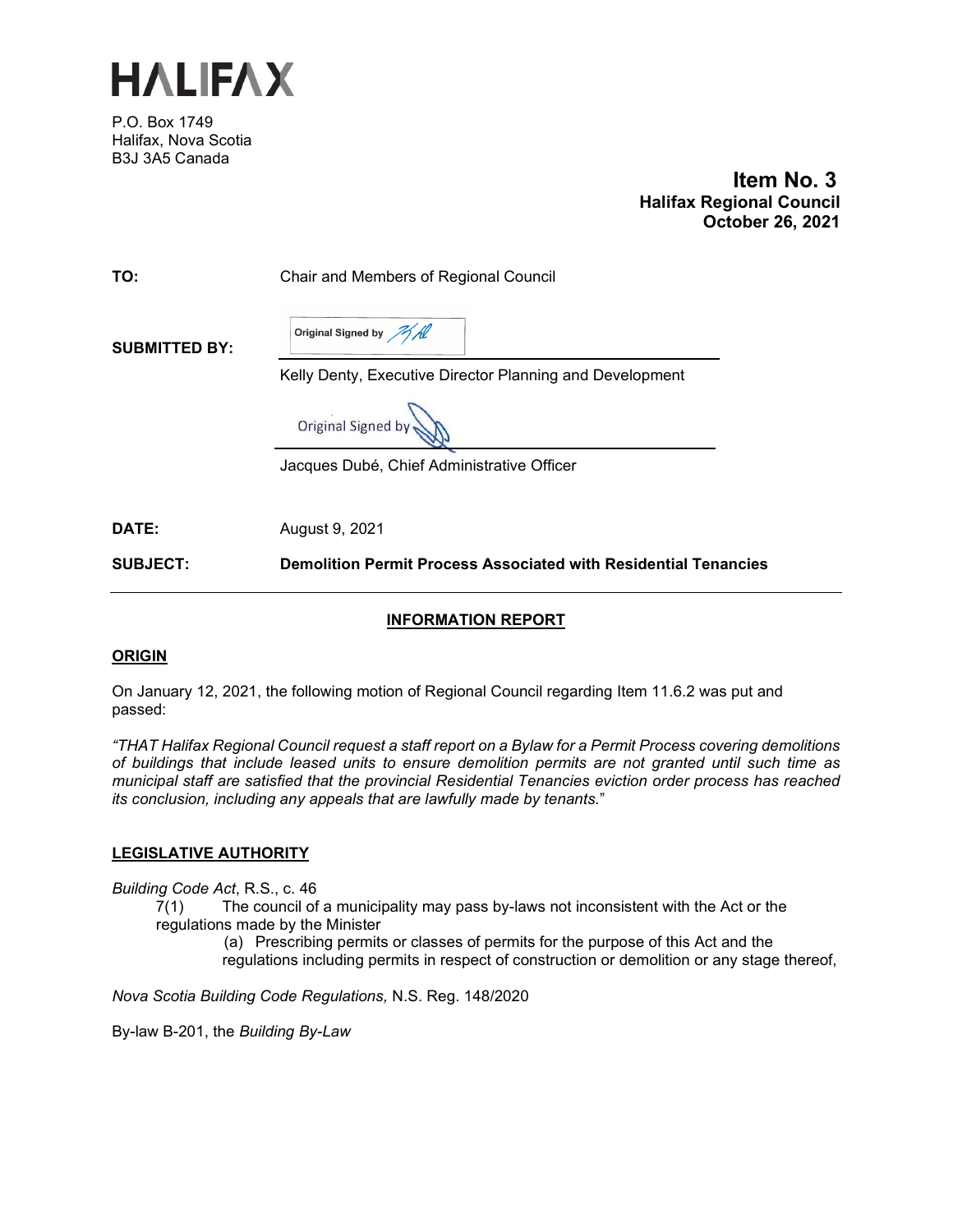## **BACKGROUND**

Under the authority of the Nova Scotia *Building Code Act*, demolition permits in Halifax Regional Municipality are regulated under the *Nova Scotia Building Code Regulations* and the HRM By-law B-201, the *Building By-law*. Under these regulations, the authority to act on behalf of the municipality in ensuring compliance is the responsibility of the Authority Having Jurisdiction (AHJ) which is a Building Official appointed by Regional Council.

The requirements for a demolition permit are set forth in By-law B-201 such that for any permit approval, the AHJ may request any other information they determine is required to fully vet the application request. This could include such items as an Engineer's assessment and report, Location Certificates for existing buildings, proof of approval for use of a new building material in Canada or any additional information the Building Official as the AHJ deems necessary.

#### **DISCUSSION**

Since demolition permits are already subject to the *Nova Scotia Building Code Regulations* and By-law B-201, there is no need to create a separate, new by-law governing that process.

In response to the Council motion, staff have determined that the request is best addressed through a change to the demolition permit approval process in conjunction with an amendment to By-law B-201, which is in the process of being updated to recommend revisions for regulatory and process efficiencies. These amendments are targeted to come forward to Council for approval in spring 2022.

The *Nova Scotia Building Code Regulations* gives the AHJ authority to request any information they deem necessary to assess an application for a demolition permit. In any case where the AHJ suspects there may be an occupant in a building for which a demolition permit is being sought, they may request an affidavit from the applicant stating that the building has been vacated of all residential tenancies in compliance with the Nova Scotia *Residential Tenancies Act* conforming to one or more of the following procedures:

- The tenants have provided written notice they are ending their tenancy and the date they indicated has passed;
- The tenant has been evicted through a Nova Scotia Tenancy Director's Order;
- A written mutual agreement has been entered into with the tenant that states the tenant is ending their tenancy and includes a documented move out date of which has passed; and/or
- A Nova Scotia Tenancy Director's Order was obtained, and endorsed as a Small Claims Court Order, providing vacant possession for the residential premise.

This requirement would not be necessary in all demolition permit applications; only in those cases where the AHJ determines it is necessary. As applications are typically filed months in advance of the actual demolition work, the affidavit would not be requested in the application stage, but rather at the permit issuance stage or at any time thereafter. For smaller buildings, the AHJ could choose to conduct an inspection to ensure there are no occupants in the building.

### **FINANCIAL IMPLICATIONS**

There are no financial implications. This process change can be achieved using existing resources and budgets. No additional staff will be required.